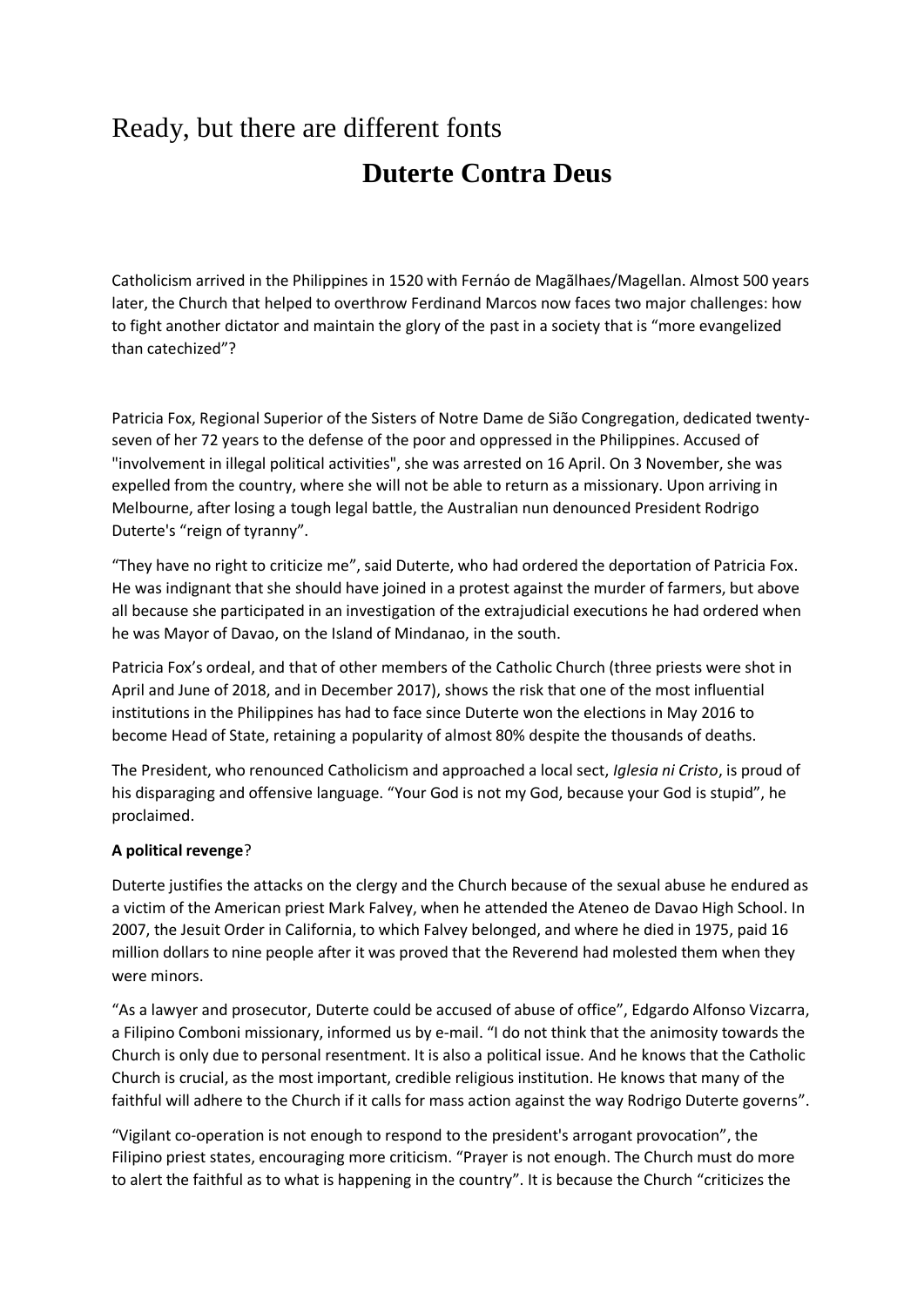policy of the war on drugs" that Duterte harasses it, adds the Portuguese priest Antonio Carlos Ferreira, editor of the Comboni magazine *World Mission*, published in Manila. "Why not combat corruption and poverty? Why make the war on drugs a pretext for killing people outside the law; of people who have not been given the right to defend themselves or to state their version of the facts?".

## **"Catholicism has taken on such local features in the Philippines that it has been described as a Catholic nation, but what distinguishes Filipino Catholicism is mainly its religiosity. This is one of the most religious societies in the world".**

During Marcos' dictatorship several ecclesiastical communities were attacked by military forces, and some of the religious leaders who were imprisoned even died. In 1986, the Philippine Church was led by the charismatic Cardinal Jaime Sin (1928-2005). He was a key-figure in the popular revolution that ended twenty-one years of a cruel, plutocratic regime.

Three decades later, how do the Catholic hierarchy and faithful deal with an autocrat whose policies are contrary to Christian doctrine?

## **A Secular and Catholic country**

First, let us explain Filipino Catholicism. In 1520, Fernão de Magalhães, a Portuguese in the service of the Spanish Crown convinced the King of the Island of Cebu, Rajá Humabon, and his consort to convert to Christianity. The navigator in his turn offered them an image of the Child Jesus/*Menino*. Since 1565 that most ancient relic is permanently on view in the Minor Basilica of the Holy Child of Cebu, in the Philippines. The devotion to it is as deeply rooted as that accorded to the Black Nazarene and to the Crucifixion during Lent.

"On the whole, two out of a hundred Filipinos are Catholic and not just thanks to the efforts of the Spanish missionaries", who continued their expedition despite Magellan /Magalhães having been killed by a rebel Chief on the Island of Mactan in 1521, according to Jayeel Cornelio, in an interview with *Além-Mar*. He is a sociologist of religions at the University Ateneo of Manila.

"Catholicism is considered to be a local religion, to the point that the Philippines has been defined a Catholic nation, but what mainly distinguishes Philippine Catholicism is its religiosity", states the author of *Being Catholic in the Contemporary Philippines*. "This is one of the most religious societies in the world. Catholicism became so identified with the nation that it played a crucial role in the restoration of democracy in 1986. The Church was against the authoritarian regime of Marcos".

"From an institutional point of view", Jayeel Cornelio comments, "the Church is totally one from a sociological perspective, but clearly diverse, expressing a faith forged by socioeconomic, geographical, cultural and political conditions. For example, in keeping with the secular character of the State, the Church, through members of the clergy and two laymen, entered the public sphere in defence of the poorest. Influenced by the Second Vatican Council of 1961, it began to take an active part in the protests of marginalized people, including women workers, despite the restrictions during martial law [imposed by Marcos from 1972 to 1981]. At times, the Church has succeeded as a privileged and predominantly male voice".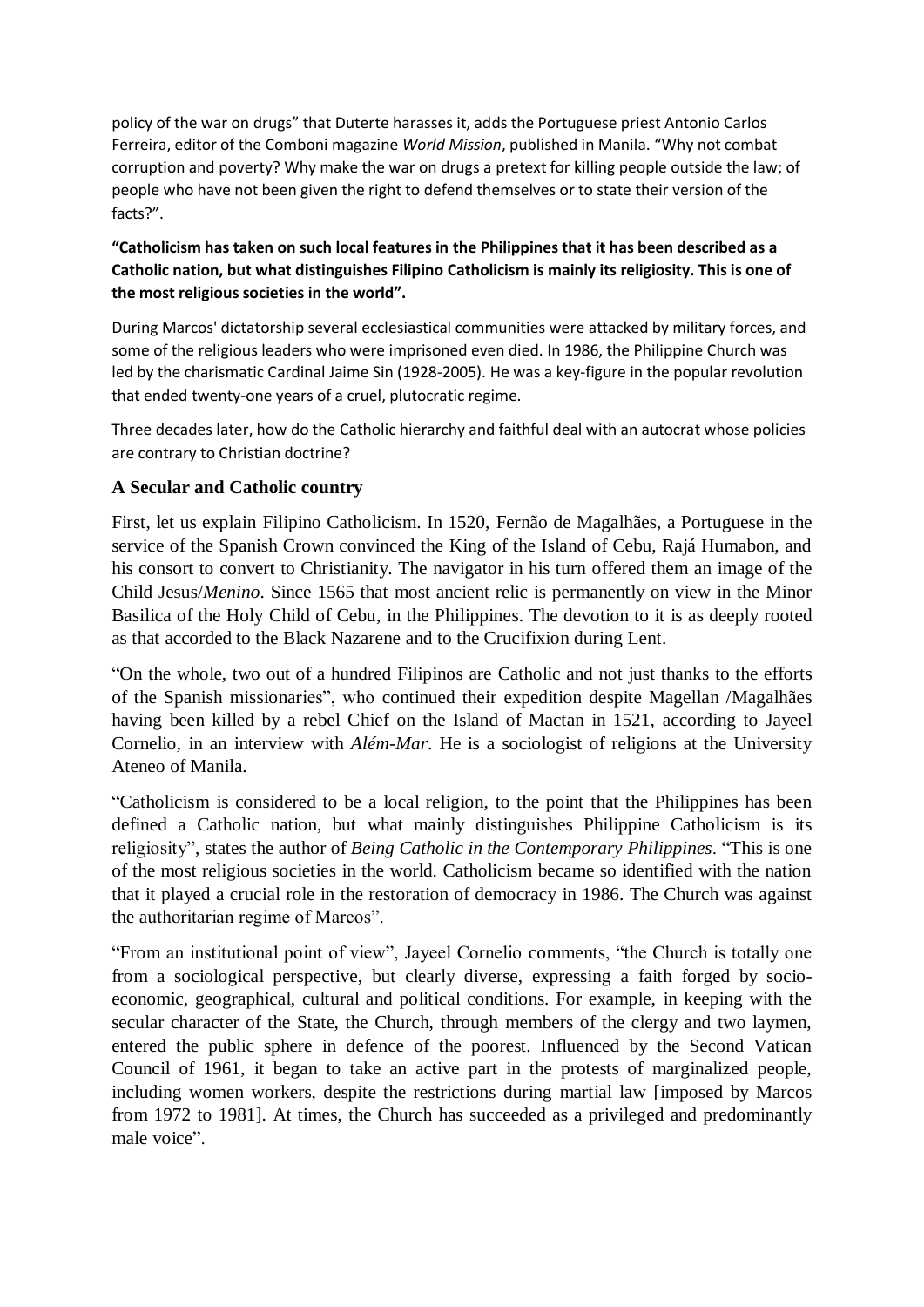In Manila, the academic affirms that in the Philippines the Church "faces a perennial democratic dilemma: it sees that it has considerable influence over the legislation and over voters, but notes that this influence is declining, as shown in 2012, by not approving the Law for Reproductive Health/Saúde Reproduction. The strong opposition of the Episcopal Conference [family planning and contraceptive methods] did not find an echo in the populace".

Despite "tensions, divisions and vulnerabilities", the churches continue to be full on Sundays, because", as Cornelio says, "it is necessary to distinguish between the Catholic Church, as a public institution, and Catholicism, as a religion".

"Catholic affiliation", Cornelio stresses, "continues to be strong [despite a crisis of vocations and less practicing faithful in the cities, especially among young people", according to Father António Carlos]. The rise of evangelical mega-churches and other religious groups does not appear to affect the number of Catholics, but the religious landscape is about to become competitive in the Philippines. Roman Catholicism will not advance if it depends on its glorious past. It should seek to be closer to the communities".

## **Devotion and consciousness**

The opinion of Edgardo Alfonso Vizcarra, MCCJ, is not much different from that of his fellow compatriot, Cornelio. In the Philippines, one of the two countries with a Christian majority in Asia (the other is East Timor), "Catholicism is a faith that mostly evangelized, but did not catechize sufficiently to form a full Catholic conscience", he says. "Consequently, we cannot say that we have a comprehensive Catholic mentality and vote. We are deeply religious, but only in terms of devotion and piety".

"Filipino Catholics are happy to sit on our church pews every Sunday. A majority try to do more. A way to implement religious renewal is to go out to meet people; create a forum where pastors and faithful can discuss issues that interest youth, families, and society. We are afraid to be open. The Church is sometimes accused of not being open to the faithful".

"The Church is reluctant to give up the tendency to 'sacramentalise' everything", Father Edgardo states. "It places too much emphasis on rites and rituals. The Church must respond to the needs of the poor people, not only their material poverty, to enable them to develop. The clergy must overcome its fear to go to the peripheries. But as shepherds, we have to be where the flock is and not in the sacristy". Finally, as Pope Francis admonishes, we "are asked to obey his call to go forth from our own comfort zone in order to reach all the 'peripheries' in need of the light of the Gospel", (*Evangelii Gaudium*, n. 20).

## **THIRTY YEARS OF COMBONI MISSION**

Three decades have passed since the Comboni Missionaries arrived in the Philippines, in January 1988. It is one of the two countries with a Christian majority in Asia, (the other one is East Timor), and half the Catholics of the continent live here. We contacted a small group in Manila, who had responded to Pope John Paul II's appeal for greater commitment to the evangelization of the region. The South-East Asian archipelago, with over 7,600 islands and a population of 110 thousand, served as a "preparatory platform for the mission to China; as a bridge to that enormous country", Father António Carlos Simões stated. In 2015, he moved